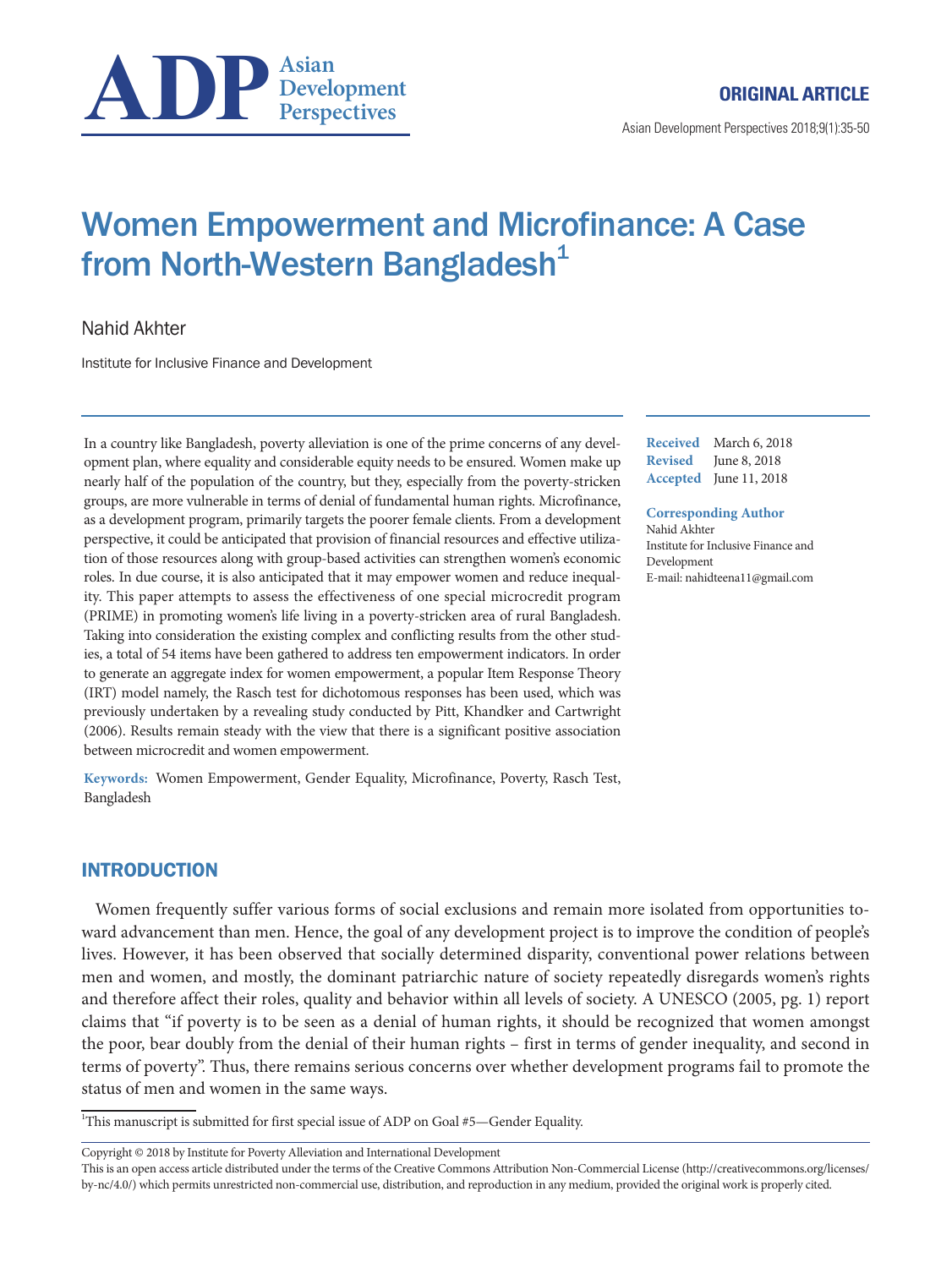#### Nahid Akhter. Women Empowerment and Microfinance: A Case from North-Western Bangladesh

Gender equality is crucial to accelerating sustainable development. Since 2000, UNDP, with the UN partners and the rest of the global community, has set gender equality as one of its major development goals. In Bangladesh, government initiatives and significant strategies for gender equality has developed emanating from the Fourth Five Year Plan. During the formulation of the Fourth Five Year Plan, the approach was to focus more on the human rights of women and their empowerment in an inclusive development process. Successive fiveyear plans and poverty reduction strategies have also gradually integrated specific measures and approaches that promote gender equality and women's rights. Over the past few years Bangladesh has made significant progress jumping 25 places to be ranked 47th out of 144 countries in the 2016 Global Gender Gap Index calculated by the World Economic Forum (WEF, 2017). Bangladesh is also the top ranked country in South Asia. Although much work is still to be done, Bangladesh has observed remarkable progress in promoting women empowerment.

 Among the various government and non-government initiatives taken toward sustainable development, microfinance activities have become a legitimate tool to fight against poverty and gender imbalance. Microfinance, as a provision of financial services mainly targets female clients in rural areas, as rural women are more dependable in terms of higher propensity to save and repaying credit (D'Espallier, B. et. al., 2009, Karlan, D. S., & Appel, J., 2011). Moreover, they are seen as hard working, easier to mobilize into groups, more honest and less risky to provide loans to (Brau, J. and Woller, G., 2004, Lott, C. E., 2008, Aggarwal, R. et. al., 2015). Therefore, it could be expected that successful implementation of microfinance programs can help boost efforts toward women empowerment by strengthening women's economic roles; shifting economic resources into hand and gaining recognition for their role as entrepreneurs at all levels. Moreover, access to productive resources and financial strength would weaken conventional social and gender roles and allow women living in poverty to make further inroads. Besides credit facilities, group-based activities may create wisdom of unity and could enhance true empowerment of rural women (Deininger, K., & Liu, Y., 2013, Orton, L., 2016).

To evaluate the association between women empowerment and participation in microcredit programs, this paper examines the effect of a special program named, "Programmed Initiative for Monga<sup>2</sup> Eradication" (PRIME). The prime objective of this project was aimed at helping households living in extreme poverty in the Greater Rangpur district, who consistently suffer food uncertainty and incidences of seasonal starvation. The geography of this area is flat, intricately crisscrossed by major rivers, and yearly swamped by water, i.e., during October and November, which are the pre-harvest months. As the majority of people were engaged in agricultural wage-based income earning activities, a lack of wage employment during this period resulted in persistent and continual lack of food. PRIME mainly incorporates two types of interventions, such as, year-round interventions and time specific seasonal intervention. The first includes flexible microcredit, skill and capacity building and technical assistance support, vocational training and primary health care services, while the second includes emergency loan and cash for work. Under the program primary health care service activities were initiated with a special focus on women and children in 2008. This included preventive health care, de-worming, immunization, health referral services, nutrition, hygiene and sanitation, and primary health education (Khalily M. A. B., et. al., 2016).

PRIME has been evaluated periodically and the major findings of the impact of the program have confirmed considerable improvements for PRIME participant households. PRIME participant households fared better in terms of income, expenditure, asset accumulation and livestock than non-participant households (InM, 2007- 2015).

Almost all participants in the PRIME program are women. In the socio-economic context of Bangladesh where patriarchal dominance is considered a norm, women empowerment is a difficult sell. Theoretically, it can be expected that once women become members of micro finance organizations, they may gain some sort of authority over the power relations within a household through control over their own finances. This can lead to more economic security, decision making capacity and mobility. These are the well-known dimensions of women empowerment documented in the literature (Hashemi et. al., 1996, Pitt and Khandker, 1996 and Cartwright,

<sup>2</sup> Cyclical seasonal starvation.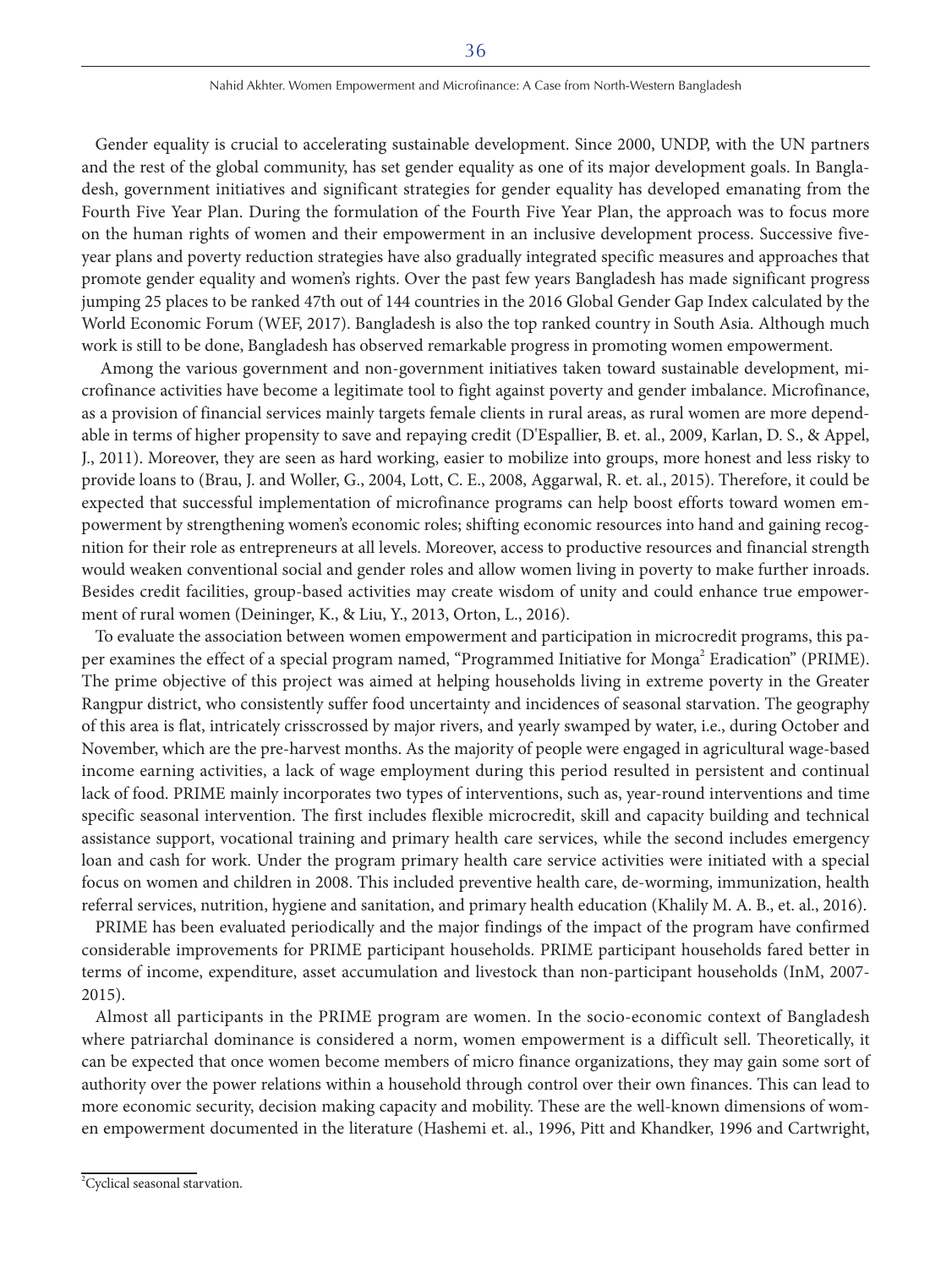2006, Jejeebhoy 2000, Kishor 2000, Osmani, 2007, Huis, 2017).

# OBJECTIVE OF THE STUDY

The basic objective of the study is to evaluate the effectiveness of the microfinance program, PRIME, in Bangladesh and what it has done to improve the lives of women participants. It aims to appraise its effectiveness in promoting women's lives in a severely poverty-stricken area of rural Bangladesh. For this purpose, the study evaluates the effect of participation in microfinance program on an index of empowerment and its proxy indicators using a significant number of responses that illustrates women's empowerment. A multi-purpose household survey was conducted in the North-western regions of Bangladesh in 2014 in 23 upazilas of 5 districts. This survey provides the data for the analysis and arguments of this paper.

## DEFINING WOMEN EMPOWERMENT

World Bank's Empowerment Sourcebook, (Narayan 2002) defines empowerment as "the expansion of freedom of choice and action to shape one's life". Kabeer (2001) defines empowerment as "the expansion in people's ability to make strategic life choices in a context where this ability was previously denied to them". Derived from this general understanding we can conceptualize empowerment for poverty-stricken groups as the growth of capabilities and economic resources so that they may take part in, influence, control and have power over institutions that affect their lives.

Understandably, there is no fixed definition for women empowerment, as it has varied meanings in different socio-cultural, economic and political framework (Narayan, 2002, Malhotra, A., & Schuler, S. R., 2005). Women have often been seen as just wives and mothers involved in household activities but not directly in economic production. Basically, they were made responsible for work that is usually unpaid. And consequently, they have been left out of public and paid employment (Kabeer, N., 2008, Ferrant, G., 2014). However, over the years it was recognized that despite women's huge contribution to both productive and reproductive activities especially at household levels, women remained invisible to policy makers and national accounts (Ferrant, G., 2014). Against this backdrop, the first world conference on women was held in Mexico City from June 19-2 July, 1975 in which Bangladesh actively participated. The conference was a part of a larger United Nations program which declared 1976-85 as the 'Decade of Women' and included the drafting of the Convention on the Elimination of All Forms of Discrimination against Women (CEDAW). Since then, March 8, has been celebrated as International Women's Day. As an approach to include women in development plans, the Millennium Development Goals (MDGs) and its successor the Sustainable Development Goals (SDGs), aim to end all forms of discrimination against women and girls everywhere. The Bangladesh government subsequently took up initiatives in its first five-year plan (1973-78) and has extended these initiatives over the years.

It has to be noted that women are not just a single homogenous group with simply fixed indicators. Unlike other disempowered groups (racial/ethnic/sexual minorities, different poverty-stricken groups, Dalit etc.), women are a fundamental part of society whose identity overlaps with all groups (Malhotra, A., & Schuler, S. R., 2005). Moreover, interfamilial relations play a crucial role for creating women's disempowerment (Malhotra, A., & Schuler, S. R., 2005). implying that issues need to be addressed with broader policy actions at the community, as well as the family level.

According to African Women's Development and Communication Network, ¡°Women's empowerment means developing their ability to collectively and individually take control over their own lives, identify their needs, set their own agendas and demand support from their communities and the state to see that their interests are responded to. In most cases the empowerment of women requires transformation of the division of labor and of society as well as changes in prevalent ideologies about the roles and responsibilities of men and women<sub>j</sub>± (Chege, R., 2004). The United Nations Population Information Network (POPIN) defines women's empowerment based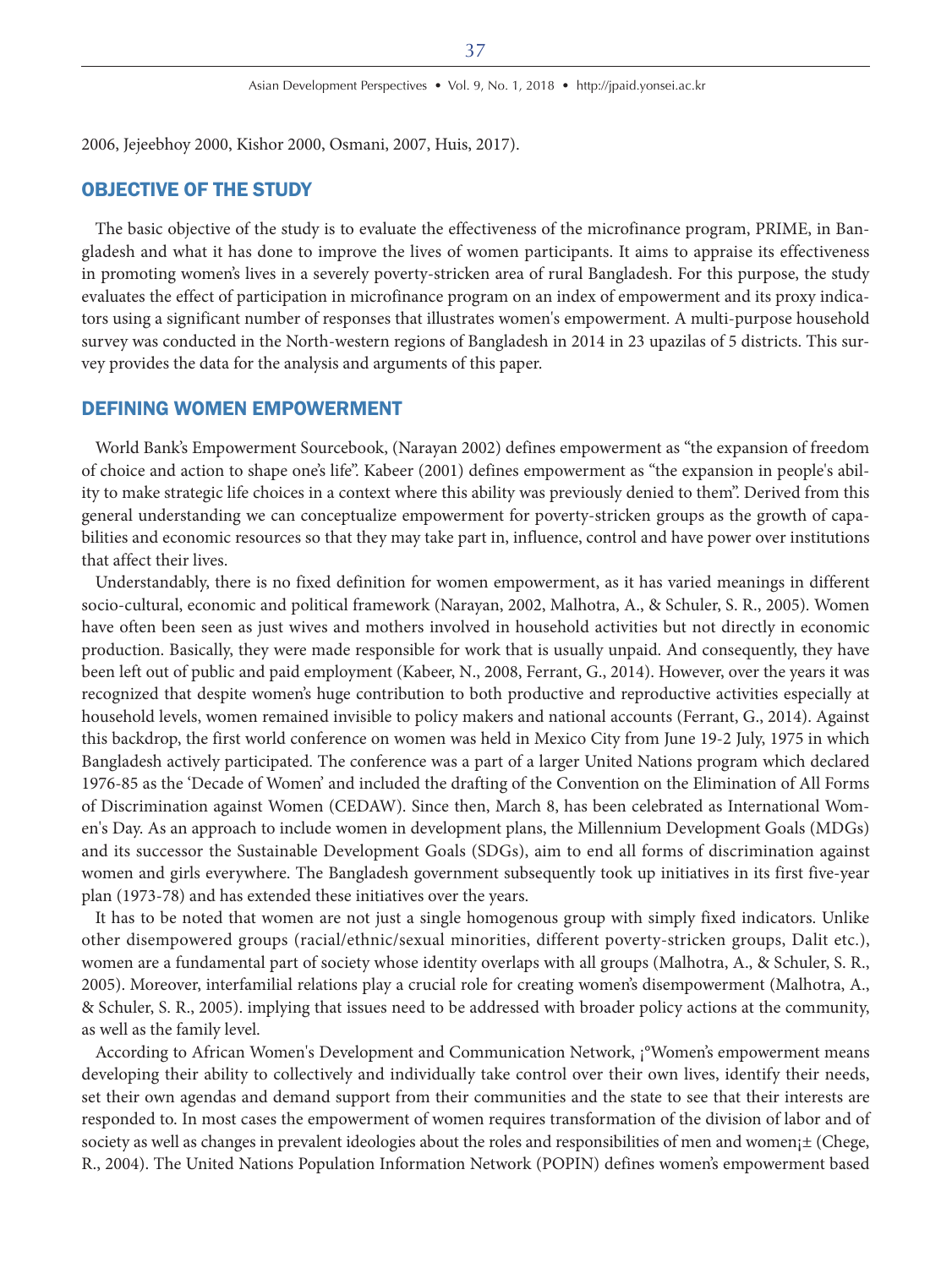on five components, which are: women's sense of self-worth, their right to have access to opportunities and resources, their right to have the power to control their own lives, both within and outside the home, their right to have and to determine choices and their ability to influence the direction of social changes to create a better social and economic order, nationally and internationally (Rahman, et al., 2009).

# LITERATURE REVIEW

As the main target population for the microfinance sector tends to be women (Microcredit Summit Campaign Report 2007, D'espallier, B., et. al. 2013), it could be recognized as an important instrument for women's empowerment. However, evidence in the field as to how effective microfinance is on women's empowerment are extremely divergent. Some group of researchers have found microfinance works well in setting up viable pathways of development, whereas others have identified it as an instrument of aggravating stress on women.

For the former, Hashemi et. al., (1996), who developed a methodological framework analyzing eight different dimensions of empowerment, found that microcredit leads to significant positive effects on most of the preidentified indicators. Evaluating two rural credit programs offered by Grameen Bank and Bangladesh Rural Advancement Committee (BRAC) in Bangladesh, the study claimed that simple credit programs also empower women. In doing so challenged the findings of Goetz and Sen Gupta (1996) (discussed later in this review), Hashemi et al, established that women who participated in these programs, were more empowered compared to non-members. However, an endogeneity criticism was levelled at this study questioning whether women who participated in these groups might previously have been "more empowered" to join the group. This problem was tackled in a study by Pitt, Khandker and Cartwright (2006) who also concluded that availability to women of credit had positive and significant effects on most of the indicators of empowerment, such as taking greater roles in household decision making, greater access to financial and economic resources, having greater social networks, bargaining powers and having greater freedom of mobility. The study also found that the gender of the borrower influenced household decision making and the impact of male borrowers on women's empowerment is generally negative. Another study in Bangladesh by Rahman (2002) also illustrated that microcredit supported economic activities help women in strengthening their own position.

Several studies (Morduch 1998; Todd 1996) confirm that poor agriculture-based households' access to microfinance programs is associated with substantially lower variation in labor supply and consumption across seasons. Moreover, many borrowers were found to be using loans to purchase land rather than completing their projects; the positive effects of which would reveal strong impacts given more time. Positive results have also been found from Kabeer (2001), whose study illustrated the link between credit access and reduced violence experienced directly by several women. Orso, C. E., & Fabrizi, E. (2013) has shown that in Bangladesh microcredit interventions may actually contribute to changing gender beliefs and social attitudes. Musonera, A., & Heshmati, A. (2017) stated that for women to realize their self-worth and human rights, emphasis should be put on variables which are positively associated with women's empowerment that facilitates their access to resources and knowledge such as education, employment and media exposure. A recent study, Haider. et. al. (2017) based on Pakistan, also found that micro-credit has a positive impact on women's familial empowerment, hence suggested it be encouraged to be expanded to help reduce poverty. Kumar. et. al. (2015) showed that microcredit improves women's roles and behaviors in decision making processes.

In contrast to these studies that show the positive effect of microcredit programs on women's empowerment, Goetz and Sen Gupta (1994), documented that women usually handed over their loans to men. Women, in their study, were passive rather than active participants, surrendering their loans to men in exchange for the right to have more to spend for themselves and for their children's clothing and health. Certainly credit, it is often pointed out, offers an overabundance of welfare gains for the low-income households where women increase their home based livelihood functions and also utilize it for improving health, nutrition and education of household members (Rahman et al., 2008; FAO/BIDS; Goetz and Gupta, 1996). In addition, although time, health and gen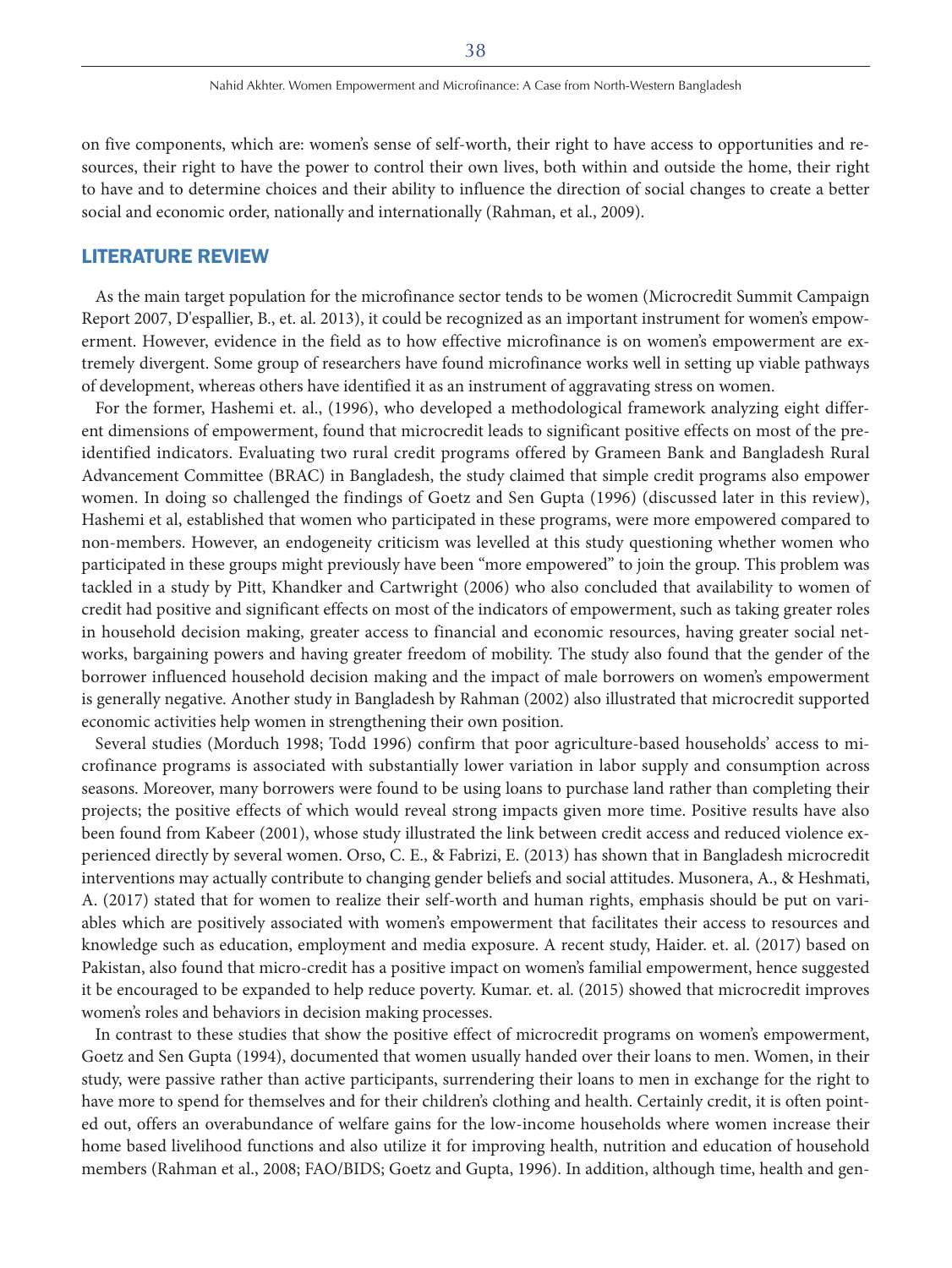eral well-being have been noted as being compromised by Gobezie, G. (2010), it would be worthwhile to verify from other sources how these same indicators are being optimized by poor women, to improve well-being of their households. Regarding the argument of loss of time, health and well-being, Rahman et al (2008) argues that apart from total earnings, the income and profitability of activities in which women are involved is likely to enhance the position of these women, their consciousness and aspirations. The benefits from their own toil, that is, by having a say in decision making, by way of control on spending of the money, by enjoying improved family's consumption, etc. women may be considered better off having access to microcredit. Whether they are merely being exploited by new opportunities of income and employment and manipulated by the unfriendly structural forces into surrendering their time, health and energy, is yet to be proved beyond reasonable doubt.

Some other scholars have raised other pertinent questions about the true credibility of microcredit programs in empowering women. It might be valid to observe that findings on early impact and second generation impacts of microcredit as these results may vary, as pointed out by Goetz and Gupta (1996). At the same time, there is also a strong argument that unless the duration of program participation is of considerable length, say for at least two to three years, impacts, especially the beneficial impacts are difficult to perceive (Schelur, 1997).

Several studies have also claimed that due to the dominant patriarchal social structure of Bangladesh, programs that provide credit with minimal training or other supplementary support services do not empower their female participants and may even worsen their situations (Ahmed, 1982; Hasan, 1985; Rahman, 1986; NijeraKori, 1990; Goetz and Gupta, 1994). Analyzing several existing empirical studies and findings, Ali and Hatta (2012) claimed that microfinance itself does not necessarily bring capacity building to poor women clients, rather the researchers have found evidence of increased workload on women due to additional responsibilities for being a microfinance client which imposes additional burdens on them. Another researcher Linda Mayoux (2005) argued that though microfinance has the credibility to significantly impact the lives of women by empowering them, it is doubtful and it 'is not an automatic consequence of women's access to savings and credit or group formation per se.

The Expert Group on "Empowerment of Women Throughout the Life Cycle as a Transformative Strategy for Poverty Eradication", (26-29 Nov. 2001, New Delhi, India), identified two overriding issues that had to be resolved in the present scenario, and these were, (i) Poverty in a Globalizing World at different stages of women's life cycle, and (ii) Transformative Strategies of Empowerment through Institutional and policy change at micro, meso and macro levels and within a right's perspective.

Given the extremely divergent results established by different studies based on older datasets in Bangladesh, research on the impacts of microfinance on women empowerment using comparatively recent data and multidimensional indicators is highly required. None of the literature has focused on all dimensions of empowerment at the same point in time. Most of the studies have focused on a particular part of women empowerment. But research on composite empowerment covering all dimensions is very scarce. Therefore, this study puts the representation of an expression under serious examination by addressing intense dimensions of empowerment.

#### **Measuring Women's Empowerment**

When assessing empowerment of women, one must keep in mind that the process of empowerment may take time. Measurements of empowerment must be sensitive to and cognizant of women's inherent changes when provided with resources, productive skills and awareness raising training including education for themselves as well as their children (UN, 2013). The rights of women begin from the home where she is able to participate in minor and major decisions of the family (Malhotra, A., & Schuler, S. R., 2005). Once taken as an equal or even a more resourceful member, this status could also ensure her proper justice within the confines of the home as well as outside, which is the larger threshold, encompassing the community. Therefore, this, in turn, is expected to infuse new life into households, thus, the community and the nation create a more positive base for a democratic state.

We deduce from this that with microcredit programs, the balance of intra-household power structure shifts to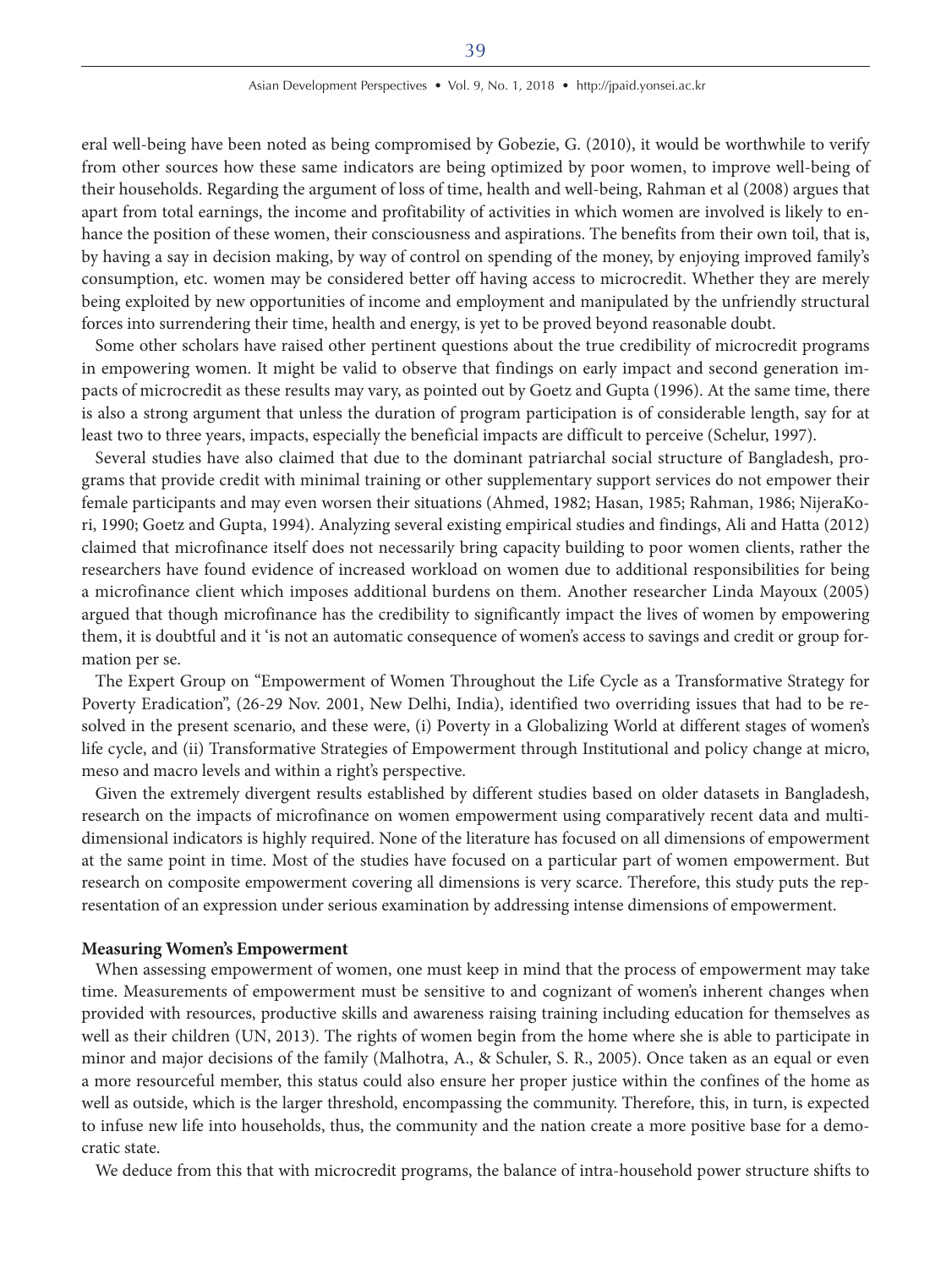some extent, as a natural consequence to the changed circumstances, when the perceived as passive, less-assertive hands receive credit, in this case women. Although it might well be resolved by a transfer of income between hands and absorption within the common household resource pool, nonetheless, the woman within the household has been instrumental in accessing the loan, which improves her image. She has also been identified from outside, as representing that household, as a pseudo household head to whom resources are bound to follow for as long as she is willing to participate.

In measuring women's empowerment, there are explicit constraints and compulsive forces which underlie a dual focus. They are: "Women's empowerment being a Protean Concept with many meanings (Sirivardana 2001). Hence it is necessary to clarify the notion of Women's Empowerment focusing on its transformative status. It is essential to identify the key elements and principles of empowerment strategy that would ensure that women of all ages have equal access to entitlements and capabilities that would enable them to overcome poverty in a sustainable way. Thus, a rights-based strategy is needed for women's emancipation and approach to eradicating poverty (Kapur, A., & Duvvury, N., 2006).

To ensure a rights-based strategy for women, regardless of age, to have equal access to entitlements and capabilities by strategizing a transformative and regenerative system. If, a distributive justice approach to development implicitly assumes that welfare for women would follow automatically from the household, by subsuming the latter as a unit of converging interest, it fails on two counts. Firstly, women's human capital is not optimally developed and secondly, women do not automatically reap the benefits from development. Thus, it becomes imperative to recognize female integration in the development process as a distinct issue, focused primarily on women, so that they may also partake of the improvements, for example, as in microcredit.

Both positive and negative evaluations of microcredit have used households as a unit, where gender inequality is a pervasive phenomenon (R I Rahman et al., 2008; FAO/BIDS; Goetz and Gupta, 1996). Within the household, collaboration, disagreement and conflict that arises, impinges significantly upon the development of the female member and consequently her right to establish her autonomy and independence. The interdependence, of members within the household, created by microcredit creates the platform for intra-household negotiation by targeting women who then grasp it as a tool for furthering their rights to reap the benefits of development.

## RESEARCH METHODS

#### **Measuring Women Empowerment as a Latent Variable**

Women's empowerment is theoretically multifaceted and methodologically challenging to compute and evaluate. It is not directly observable but can be measured indirectly through its effects on observable indicators. Overtime, significant progress has been made in analyzing women empowerment as a dynamic process that has been quantified, measured, and described in a variety of ways by a number of studies (Jejeebhoy 2000, Kishor 2000, Malhotra et al., 2005, Pitt et. Al 2006, Ibrahim and Alkire, 2007). This study has adopted an Item Response Theory (IRT) approach, which provides a statistical model for the relationship between item responses and the latent variable, here, women empowerment indicators. The study has adopted the IRT approach because, it is also referred to as latent trait theory, which is a type of modern test theory. The focal points of conventional approaches such as Classical Test Theory is mainly on internal consistency, test-retest reliability, various forms of validity, and normative data and standardization. Modern test theory or IRT homes in on inherent within item responses and focuses on how specific test items function in assessing constructs. Thus, IRT focuses on the item level information, in contrasting to the test-level focus of classical test theory. IRT makes it possible to scale test items for difficulty, to design parallel forms of tests, and to provide for adaptive computerized testing (DeMars, 2010). Item analysis presents a way of measuring the quality of questions - examining how fitting they were for the respondents and how precisely they calculate their ability/trait.

This strategy was formerly undertaken by Pitt, Khandker and Cartwright (2006) to construct unobserved empowerment scores from observed cursors. In this method, for each dichotomous variable, we presume that there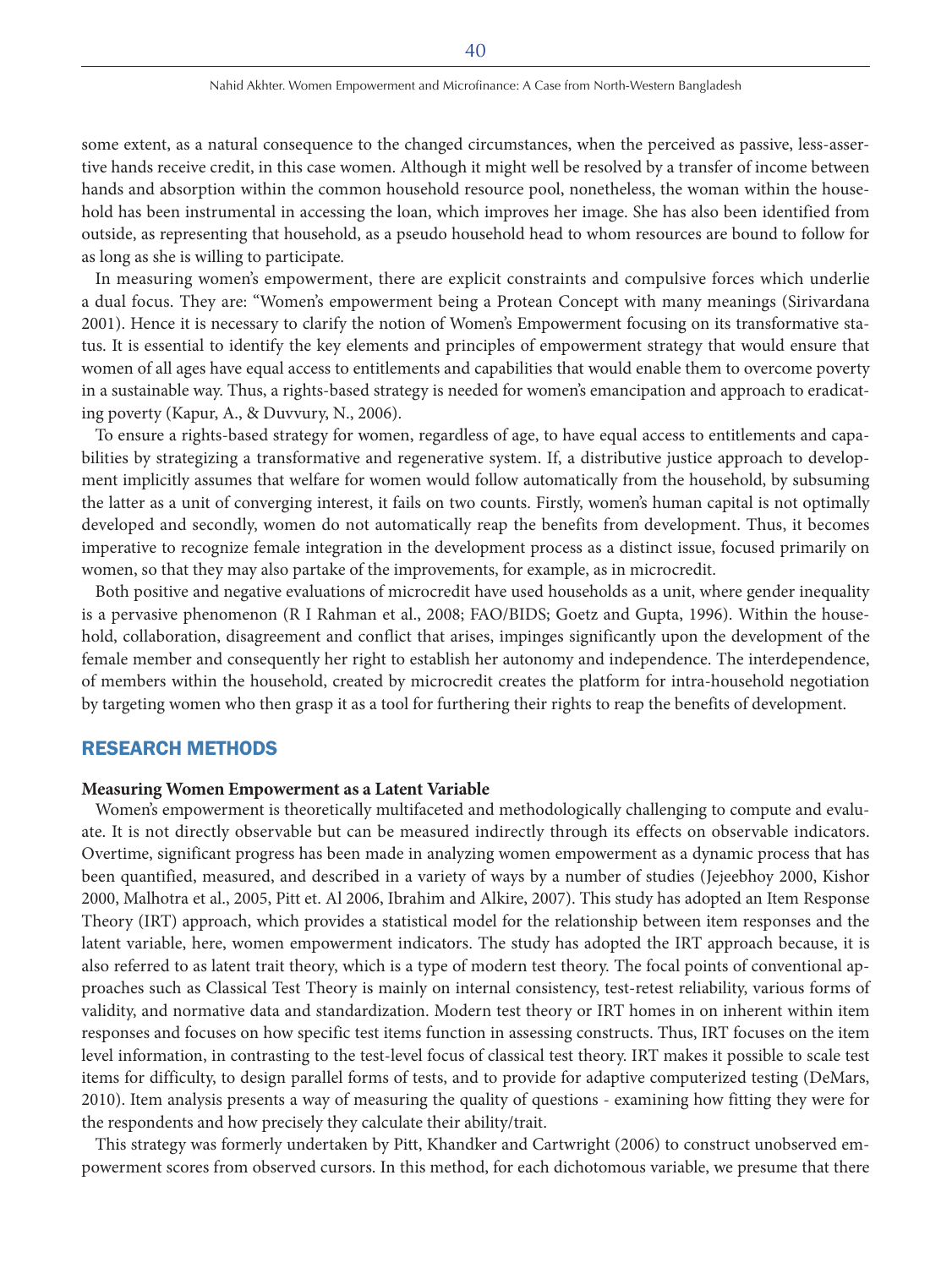is an underlying continuous variable, which ranges from  $-\infty$  to  $+\infty$ .

The Rasch test<sup>3</sup> is a popular IRT model for dichotomous responses, where the total latent trait score reflects a person's standing on a variable. In this one parameter logistic model, the probability of a positive or correct response to a given assessment item i by person n is modeled as a function of an item parameter,  $\delta_i$  representing item difficulty and a person parameter,  $\beta_n$  representing the person's magnitude of the latent trait. The probability of the outcome  $x_{in} = 1$  is given by equation (1),

$$
Pr(x_{in} = 1 | \beta_{n}) = \frac{e^{\beta_{n} - \delta_{i}}}{1 + e^{\beta_{n} - \delta_{i}}}
$$
 (1)

Thus the probability of a correct response increases with the person parameter for a given item and decreases with the item difficulty for a given person. The log-odds of a positive or correct response by a person to one item, conditional on a correct or positive response to two or more items is equal to the difference between the item locations. The latent trait or ability score for each person has been generated through application of Conditional Maximum Likelihood (CML) estimation. While for dichotomous responses we have used IRT method and for estimating the combined empowerment score used continuous factor analysis which is drawn by considering all the indicators drawn by the IRT approach.

Cross sectional regression models are constructed to assess the influence of independent variables, —participation in PRIME, years of schooling, age, economic status, occupation, distance from market, distance from road, household demographic status and geographic variation on the women empowerment indicators. The estimation of the cross sectional data has been performed as following equation (2)—

$$
Y_{iu} = \alpha + \gamma_{iu} PP + \beta_{iu} X_{iu} + \epsilon_i \qquad (2)
$$

Where, Y is the outcome variable which stands for women's mobility, economic security, purchasing power, decision making, not dominant by family, political and legal awareness, social awareness and speaking in public, contribution to income and efficiency, and composite empowerment score for individual  $\hat{i}$  in upazila  $\hat{i}$ .  $\hat{i}$ .  $\hat{i}$ stands for the participation in PRIME program; X is the vector of household characteristics—which stands for, education level, age, occupation, geographic division. Some of the household characteristics like, female household head, having multiple earning source, primary occupation agriculture or non-agriculture or wage earner are explanatory variables taking binary values of 0-1.  $Y_{in}$ ,  $\beta_{in}$  are statistics to be estimated.  $\varepsilon_i$  is random error term that varies among individuals.

## **DATA**

PRIME was introduced for the broadening of opportunities and incorporating various aspects of choice simultaneously with a mix of resources, capacity to negotiate and ability to sustain the welfare of the home in rural Bangladesh. Therefore, in order to recognize the opportunities to support women's active participation at all levels and to critically analyze the impact of the PRIME microcredit program on them, a household level survey was conducted based on a detailed module encompassing a total of 54 queries regarding women empowerment.

The multi-purpose household survey was conducted in the North-western regions of Bangladesh in 2014 in 23 upazilas of 5 districts. The impact of PRIME on women empowerment has been evaluated using a sub-set of the dataset comparing between 'Never participants' and 'PRIME participants'. This includes 2201 respondent households, of which 60 percent were PRIME participating households and 40 percent had never participated in the program before. This study particularly focuses on the empowerment of rural disadvantaged women. In Bangladesh, more than 65% people live in rural areas (world Bank, 2016) and compared to urban women, rural women are more affected by inequality of opportunities (like, nutrition, access to education, healthcare, financial

<sup>3</sup> http://www.stata-journal.com/sjpdf.html?articlenum=st0129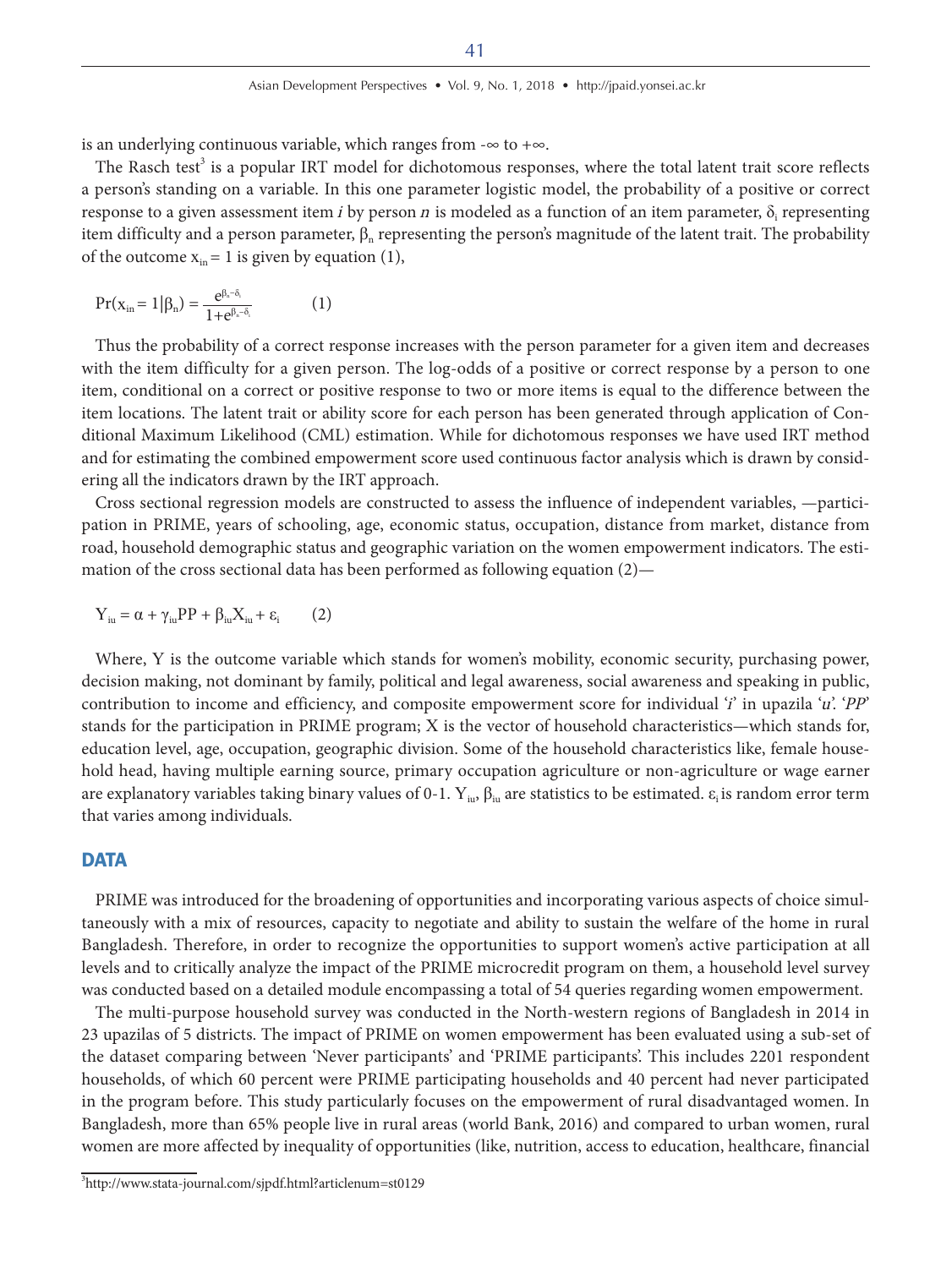service) and less involved in paid employment and activities. Hence, special focus is required in that sector. Additionally, the PRIME program was specifically designed and implemented in the severely poverty-stricken areas of rural greater Rangpur district. Therefore, empowerment of rural women through development intervention via microcredit programs is the focus of this paper's analyses.

Respondents of the PRIME participant households are female members of households, mainly female loanee or female household heads, and for non-participating households, wife of male household heads or female household head. Widowed or separated female adults if members of MFI or acting as household head were also included in the study and 85 percent were married. Indicators have been selected very carefully as improper merging of indicators connecting to empowerment may lead to misleading outcomes. After examining a large number of studies (e.g., Jejeebhoy 1995, 2000, Kishor 2000, Malhotra et al., 2002, 2005, Pitt et. Al 2006, Ibrahim and Alkire, 2007) and considering the socio-economic and cultural characteristics of the study area, this study has developed a set of potential indicators within each dimension. As the target group is poor women living in rural areas, indicators are selected in such a manner so that they reflect women's financial, geographical, cultural, power relation and intra and outer household status. Those indicators are the most effective depictions of the process of empowerment as they are closest to measuring agency. To capture the effect of the PRIME program on women empowerment, a wide range of questions was administered covering information on 10-dimensions of women empowerment. They are (1) Mobility, (2) Economic Security, (3) Purchasing Power, (4) Involvement in Major Household Decisions, (5) Involvement in Family Planning Issues, (6) Overall Control Over Loan Use, (7) Participation in Household Income and Efficiency, (8) Freedom from Domination Within Household (9) Leadership and Political Awareness, and (10) Social Awareness and Speaking in Public.

# RESULTS AND DISCUSSIONS

## **Socio-Economic Characteristics of the Comparable Respondent Groups**

Socio-economic characteristics, economic development, infrastructural facilities and cultural factors have strong influence on the activities of any household. Respondents of the control group i.e., women from those households who have never participated in any sort of microfinance program were selected, to reflect an equivalent socio-economic group like the respondents of the PRIME participant households.

Both groups are quite comparable in terms of household size, land holding, average age of respondent and household head, maximum education level, household head having multiple earning source and having access to safe drinking water. Though, in terms of average annual income and food expenditure the PRIME participants are in a comparatively better position (Table 1).

# ANALYSIS OF WOMEN EMPOWERMENT

The relation among microfinance and women empowerment has become a critical concern in both academic and policy levels. The findings in the earlier studies were diverse and ranged from extreme positive to extreme negative assertions. However, our descriptive analysis shows that participation in the PRIME increases women's right to access resources, opportunities and better treatment. The following section presents the responses and results across groups<sup>4</sup>. The answers are consolidated into ten indicators.

#### **Mobility**

Mobility of women has been evaluated by using five items. Respondents were asked about a set of places (market, health centers, bank/MFI, outside village) and their frequency of usual movement to those places. Mean latent score on mobility for the PRIME participants was significantly higher than that of 'non participants'(Table 2). The PRIME participants have significant higher mobility on three of the five items (such as usually go to bank/

<sup>4</sup> Tables of the proportion tests of all 54 items are not shown in the text due to the space constraint but available upon request.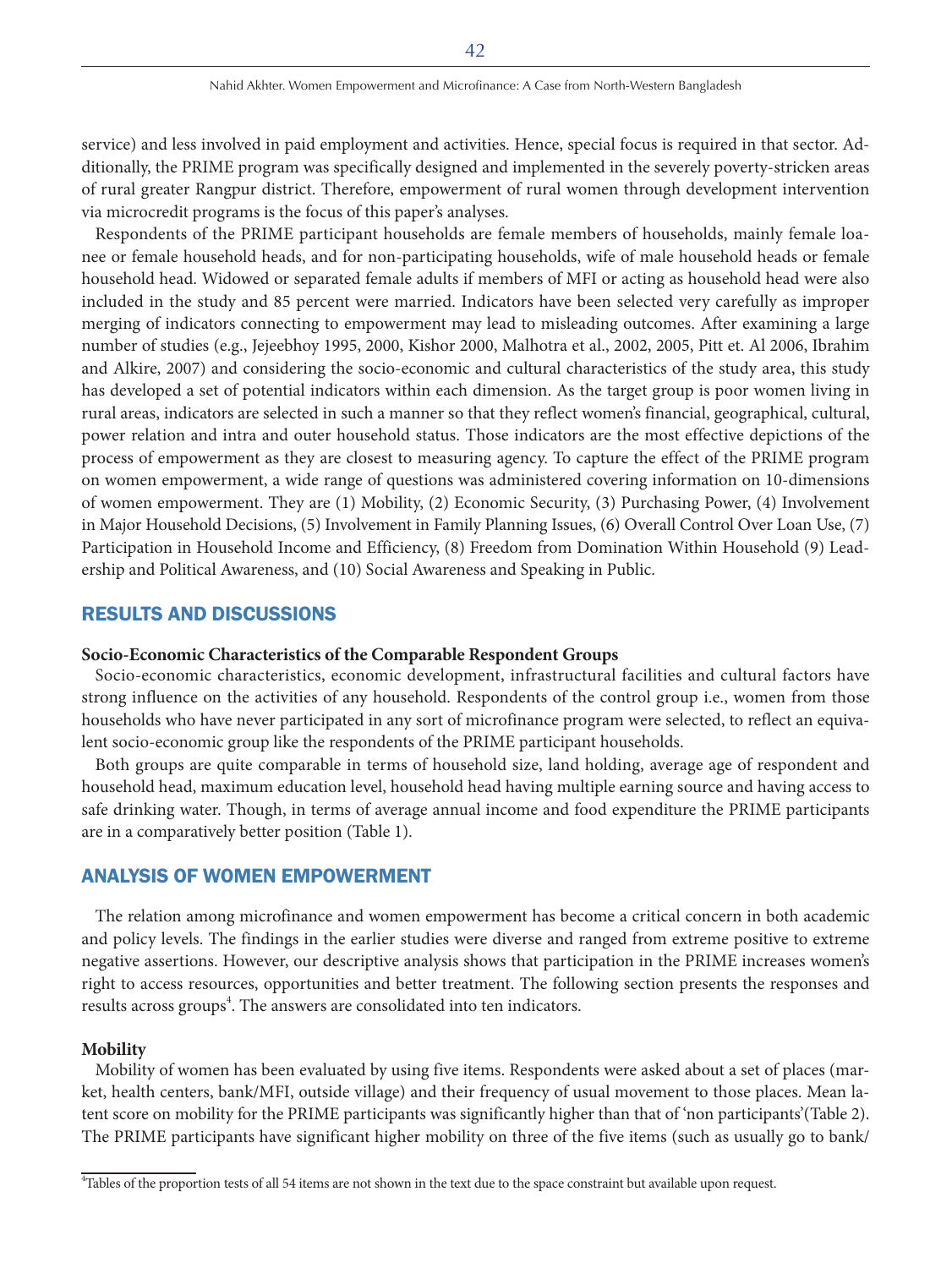| sl. No. | Socio economic status (Avg. values)               | Never participant (n=888) | <b>PRIME Participant (n=1313)</b> |
|---------|---------------------------------------------------|---------------------------|-----------------------------------|
|         | Age of respondent                                 | 40                        | 38                                |
|         | Age of Household Head                             | 47                        | 45                                |
| 3       | Maximum Education of HH member                    | 4.21                      | 5.25                              |
| 4       | Household Size                                    | 3.74                      | 4.28                              |
| 5       | Average annual income earned by the household     | 54k                       | 73k                               |
| 6       | Average land owned by the household (decimal)     | 10                        | 10                                |
|         | Annual average food expenditure                   | 36k                       | 42k                               |
| 8       | % of HH head have multiple earning source         | 38                        | 40                                |
| 9       | % of HH head's primary occupation is wage earning | 60                        | 51                                |
| 10      | % of HH have electricity access                   | 16                        | 25                                |
| 11      | % of HH use sanitary latrine                      | 55                        | 65                                |
|         | % of HH have access to safe drinking water        | 99.77                     | 99.54                             |

**Table 1.** Characteristics of households by participation status

Source: InM Field survey (2014).

#### **Table 2.** Average latent score across treatment and control groups

| SI. No. | <b>Determinants</b>                      | If Never Member<br>(Control group) | If PRIME member<br>(Treatment group) | <b>Proportion test</b>  |
|---------|------------------------------------------|------------------------------------|--------------------------------------|-------------------------|
|         | Mobility                                 | 3.33                               | 4.32                                 | Significant at 1% level |
|         | <b>Financial Security</b>                | 2.08                               | 2.74                                 | Significant at 1% level |
| 3       | Ability to Purchases                     | 3.59                               | 3.59                                 | Not significant         |
| 4       | <b>Household Decision Making</b>         | 3.72                               | 3.91                                 | Significant at 1% level |
|         | Participation in Economic Activity       | 2.29                               | 2.91                                 | Significant at 1% level |
| 8       | Freedom from Domination within Household | 3.47                               | 3.52                                 | Not Significant         |
| 9       | Leadership/ Political Awareness          | 2.98                               | 3.22                                 | Significant at 5% level |
| 10      | Social Awareness                         | 3.2                                | 3.2                                  | Not significant         |

Source: InM Field survey (2014), Author's creation.

MFI', 'usually go to health centers' and frequency of usual movement) and the mean differences of the other two items are not statistically significant. The average number of movement to the public domains is also higher for PRIME participants. This is expected as member-borrowers are required to visit the bank at least once to draw down a loan amount.

## **Financial Security**

The respondents were asked about a set of questions that reflected upon their income and asset status, hence their individual economic security. Overall, as the significant latent score of the five items shows, PRIME participants have higher financial and economic security (Table 2). It implies that women from participant households hold higher degrees of economic resources and enjoy higher freedom to spend those resources or own income (in part or full) at their own behest i.e., without their husband's/other family member's permission compared to the women from non-borrowing households. Moreover, women from participant households have reported higher capability to manage emergency funds (by borrowing, selling assets or from savings).

#### **Purchasing Power**

The indicator, ability to make purchases engross, queries regular purchases of any household, for example,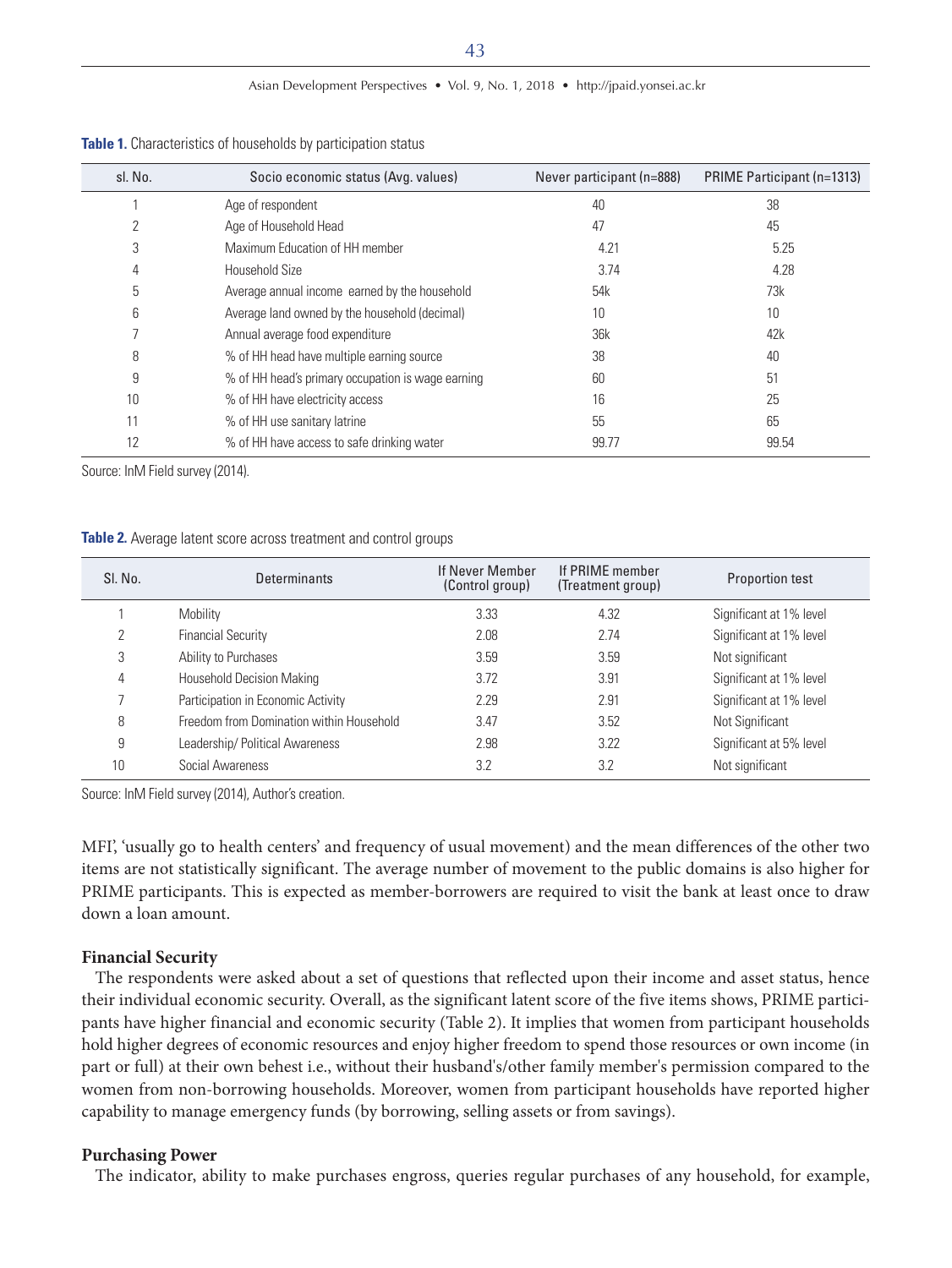items for daily food preparation, toiletries, items for children, utensils, clothing for self and for family members etc. Three of the six items, women from PRIME participant households reported slightly higher autonomy compared to the women from never member households. While examining purchasing power, it was found that there is no significant difference among the two group's mean latent score (Table 2). These are more family specific, rather spouse specific purchases that benefit the members of the family. But results from the econometric analysis shows significant positive results once we controlled for other variables. The results showed that female headed households have a positive impact on women's purchasing power (see Table 3). This implies that in the absence of male members they are primarily in charge of performing all the tasks of her household.

#### **Participation in Major Investment Decisions**

The queries regarding decision making involved whether women of those households participated in the decision-making process for repair or construction of house, land purchase or sale, education or matrimony of children, livestock purchase or sale etc. In all the issues, a considerable proportion of women from PRIME participant households reported some sort of involvement (discussing with other family members or alone), which is higher than the never member group (Table 2). These results also hold in our econometric results with the exception that female headed households are more likely to make major investment decisions on their own.

## **Involvement in Family Planning Issues**

On average almost 90 percent of the women from both the groups reported that they did have some kind of influence or control over the issues related to birth control methods and family planning issues. However, it was found that PRIME participation has a significant effect on women autonomy in initiating and deciding family planning issues. The mean difference between the two groups are significant (Table 2). Though, in our econometric analysis after controlling for other variables no significant difference was found (Table 3).

## **Control Over the Overall Loan Use or Management**

It has been quite evident from previous studies that micro finance participants were involved in the process of loan use by their spouses. In this study, due to data constraints i.e., limited responses from the never member group, made comparison between the two groups difficult. However, we found that spouse borrowers were involved in the total loan use process. Respondents from the PRIME group were asked about their loan use or management and respondent from the non-participant group were asked about their participation and informal loan control. An overwhelming majority (95 percent members) of the women-borrowers reported participation in the loan use process, and only 5 percent reported no control. The econometric results did not turn out to be significant.

#### **Participation in Income Generating and Training Activities**

Efficient participation of women in generating household income can improve food security, nutrition, health and overall family welfare. This can also be considered an important proxy variable clarifying the impact of microcredit programs on women empowerment. As a credit-plus program, PRIME has been offering various technical and skill development trainings. As a result, women's PRIME participation significantly increases their participation in any training program (Table 2). Overwhelming, a majority (91 percent of PRIME participants) of the women-borrowers reported participation in any kind of income generating activity.

## **Freedom from Domination within Household**

This indicator is crucial for women's ability to make choices and capacity to gain self-esteem and autonomy. No matter how empowered they look in terms of other indicators, if they are facing domestic violence (physical or psychological by their partner or other family members), it cannot be convincingly argued that they are empowered. This also has a substantial negative effect on the community at large. Our results show that both the groups are quite similar in terms of being blocked from working outside the home or facing physical or mental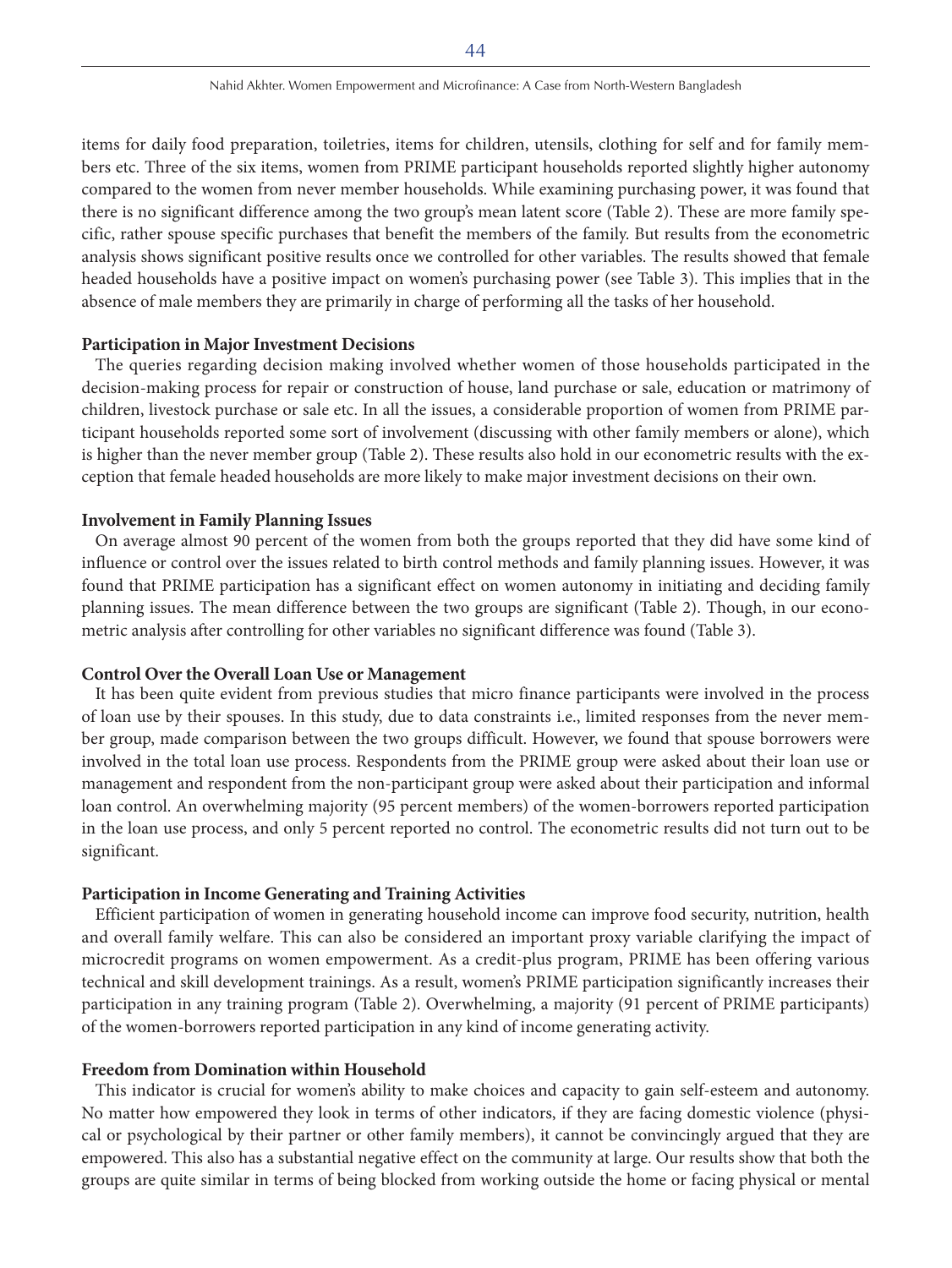| no.<br>$\overline{5}$ | Determinants                                                                                                                                                                                                                                                                                                                                                                                           | Mobility         | Economic<br>Security | Ability to<br>Purchases | Household<br>Decision<br>Making | Domination<br>Household<br>within | the Loan Use<br>Control over | Awareness<br>Social | Planning<br>Issues<br>Family | Household<br>Efficiency<br>Income/ | Awareness<br>Leadership<br>Political | Empowerment<br>Score<br>Total                                                                                                       |
|-----------------------|--------------------------------------------------------------------------------------------------------------------------------------------------------------------------------------------------------------------------------------------------------------------------------------------------------------------------------------------------------------------------------------------------------|------------------|----------------------|-------------------------|---------------------------------|-----------------------------------|------------------------------|---------------------|------------------------------|------------------------------------|--------------------------------------|-------------------------------------------------------------------------------------------------------------------------------------|
|                       | PRIME vs never<br>participant                                                                                                                                                                                                                                                                                                                                                                          | $.93***$         | $53***$              | 26**                    | $13*$                           | $\overset{*}{\text{98}}$          | 25                           | $.14*$              | ළ                            | $.60***$                           | $-002$                               | $54***$                                                                                                                             |
| 2                     | Female headed<br>household                                                                                                                                                                                                                                                                                                                                                                             | $.88***$         | $1.49***$            | $64***$                 | $40***$                         | $21**$                            | 22                           | $-0.04$             | $-5$                         | $\Xi$                              | $-1.02***$                           | $.62***$                                                                                                                            |
| S                     | Age of the respondent                                                                                                                                                                                                                                                                                                                                                                                  | $M^{**}$         | $.09***$             | jĊ                      | $04**$                          | $-002$                            | S.                           | $\ddot{0}$          | $-015$                       | $.08***$                           | $.12***$                             | $05**$                                                                                                                              |
| 4                     | Age of the respondent<br>square                                                                                                                                                                                                                                                                                                                                                                        | $-.0005***$      | $-001***$            | .00002                  | $-0$                            | .0002                             | $-0004$                      | $-0005*$            | $-0003$                      | $-001**$                           | $-001***$                            | $-001$ ***                                                                                                                          |
| S                     | occupation is self-<br>HH head's primary<br>employment in<br>agriculture                                                                                                                                                                                                                                                                                                                               | S.               | S.                   | S.<br>$\mathbf{I}$      | Ğ                               | $\overline{0}$                    | E.                           | $-10$               | $-13$                        | $35^*$                             | $-31$                                | 26                                                                                                                                  |
| 6                     | employment in non-<br>occupation is self-<br>HH head's primary<br>agriculture                                                                                                                                                                                                                                                                                                                          | $38**$           | $23*$                | S.                      | $\overline{4}$                  | $\overline{5}$                    | 33                           | $-15$               | <b>eg</b>                    | $\overline{5}$                     | $-35**$                              | 33                                                                                                                                  |
|                       | occupation is wage<br>HH head's primary<br>earning                                                                                                                                                                                                                                                                                                                                                     | $21*$            | $32**$               | $\frac{1}{2}$           | 8                               | $-03$                             | 57                           | $-19$               | $\overline{4}$               | $\sum_{i=1}^{4}$                   | $-15$                                | $\approx$                                                                                                                           |
| 8                     | HH head have multiple<br>earning source                                                                                                                                                                                                                                                                                                                                                                | ان<br>ا          | $-00$                | $\equiv$                | ЭÖ.                             | $\sum_{i=1}^{n}$                  | $-02$                        | $\equiv$            | $12*$                        | $23**$                             | $27**$                               | $\overline{4}$                                                                                                                      |
| 9                     | Distance from nearest<br>pucca-road                                                                                                                                                                                                                                                                                                                                                                    | $\overline{001}$ | $-00$ *              | $\Omega$                | $-0.08**$                       | $-06**$                           | S<br>T                       | $-15***$            | $-0.07$                      | S.                                 | $-08*$                               | $\frac{1}{\sqrt{2}}$                                                                                                                |
| $\cup$                | Distance from market<br>place                                                                                                                                                                                                                                                                                                                                                                          | $-0.07$          | $-109**$             | $.23***$<br>I,          | -05                             | $-05*$                            | 8Ö<br>T                      | .003                | $-.05**$                     | $-00$                              | $-02$                                | 012                                                                                                                                 |
|                       | Distance from nearest<br>MFI branch                                                                                                                                                                                                                                                                                                                                                                    | $-03**$          | $-008$               | $65*$                   | $03**$                          | 02                                | $\Omega$                     | 005                 | $-001$                       | $-02$                              | $-02$                                | $-5$                                                                                                                                |
|                       | & road, and, upazilas. (Regression analysis has also been done without the variables-- years of schooling and different occupational characteristics of the households and results remain the same as<br>shown in the above table. So we have considered the variables as<br>Note: Standard errors in parentheses *** p<0.01, ** p<0.05, * p<0.<br>Source: InM Field survey (2014), Author's creation. |                  |                      |                         | explanatory variables.)         |                                   |                              |                     |                              |                                    |                                      | .10. Model adjusted for age, education, household demographic status, geographic division, income, occupation, distance from market |

Table 3. Effects of participation in PRIME on ten women empowerment indicator (OLS) **Table 3.** Effects of participation in PRIME on ten women empowerment indicator (OLS)

Asian Development Perspectives • Vol. 9, No. 1, 2018 • http://jpaid.yonsei.ac.kr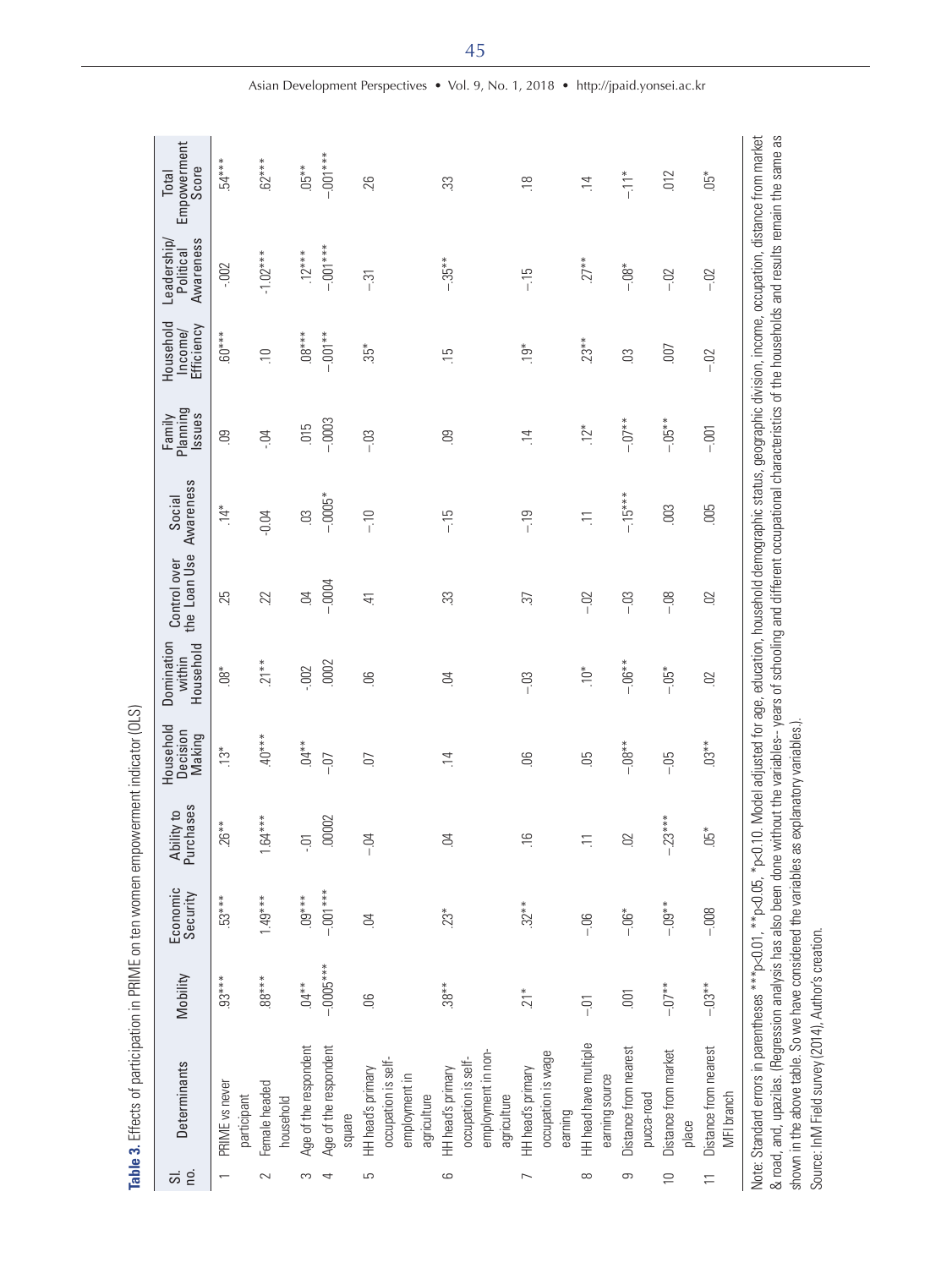abuse. A similar percentage of women (19%) reported that they had faced physical abuse. Women from PRIME participant households faced fewer obstacles from their husbands or other family members from going to group meetings though the mean difference of the latent score is not significant (Table 2).

#### **Leadership/Political Awareness**

Although an overwhelming majority (87 percent nonmember and 91 percent PRIME member) of both the groups reported to have cast votes in the last election, their voting decisions were not free of any influence from their spouses. 41 percent of non-participants and 38 percent PRIME members reported that their spouses convinced them to vote for specific candidates. This is contrary to what was originally perceived to be women empowerment principles. Almost none of the women participated in any member election or campaigned for any political candidate. Though, the mean difference of the latent scores is significant at 5 percent level (Table 2). Female headed households also showed a reluctance to participate in any political activities.

## **Social Awareness and Speaking in Public**

Some queries were designed to get a glimpse of survey participants' responsiveness against any oppressive activities practiced in society. Dowry, early marriage, wife beating, unfair wages, rape are still prevalent, mostly in poverty-stricken groups Miaji, A. B. (2010), Banna. et. al. (2017). Around 95 percent of households in both groups thought giving or receiving a dowry was bad. Almost 80 percent women (81 percent nonmembers and 79 percent PRIME members) from both groups are unaware of the legal process for divorce. The descriptive results don't show any significant difference among the mean latent scores of the two groups (Table 2). The PRIME participants are more socially engaged, which appears to be because of their platform of attending weekly group meetings. Although 'never participants' are not an organized group, they are also aware of social issues. There may be a spill-over effect of the social engagement of the PRIME participants who are members of their communities. A phenomenon that could be investigated further in qualitative studies.

## EVALUATION OF WOMEN EMPOWERMENT (ECONOMETRIC ANALYSIS-CROSS SECTIONAL)

This study followed a comparatively well accepted methodology in generating latent scores which would reflect the observable score of various indicators of women empowerment. To get a better understanding, a cross sectional regression analysis was performed. Where a dummy variable, i.e., participation in PRIME vs never member has been included. Results show that compared to the women from the non-participant group, PRIME participant households are significantly in a better position in terms of most of the indicators except political awareness and involvement in family planning issues. This study has found that participation in PRIME has significantly affected the most relevant indicators, namely mobility, economic security, purchasing power, involvement in household decision making, participation in household's income generating activities, freedom from domination and social awareness and speaking in public. Participation in the program also positively and significantly affects the composite empowerment indicator that covers all the queries asked to the respondents (Table 3). Though the mean difference of some of the indicators (e.g., purchasing power, freedom from domination, social awareness and speaking in public) among the program and control group are not significant, the results of the econometric analysis are showing significant positive association of participation in the PRIME program. This is because the marginal effect of program participation on the latent score is significantly positive and other variables have been controlled during the regression analysis. It is evident that wider social and economic impact can occur through not only participation in economic activities but also through participation in social and political processes. Female headed households (mainly widow, separated) positively explain mobility, economic security, purchasing power, involvement in household decision making, freedom from domination. In the absence of male members in the family, they usually do most of the tasks (e.g., economic activities, purchasing goods etc.) by themselves. Age of the respondent is more likely to have positive impact on mobility, economic security,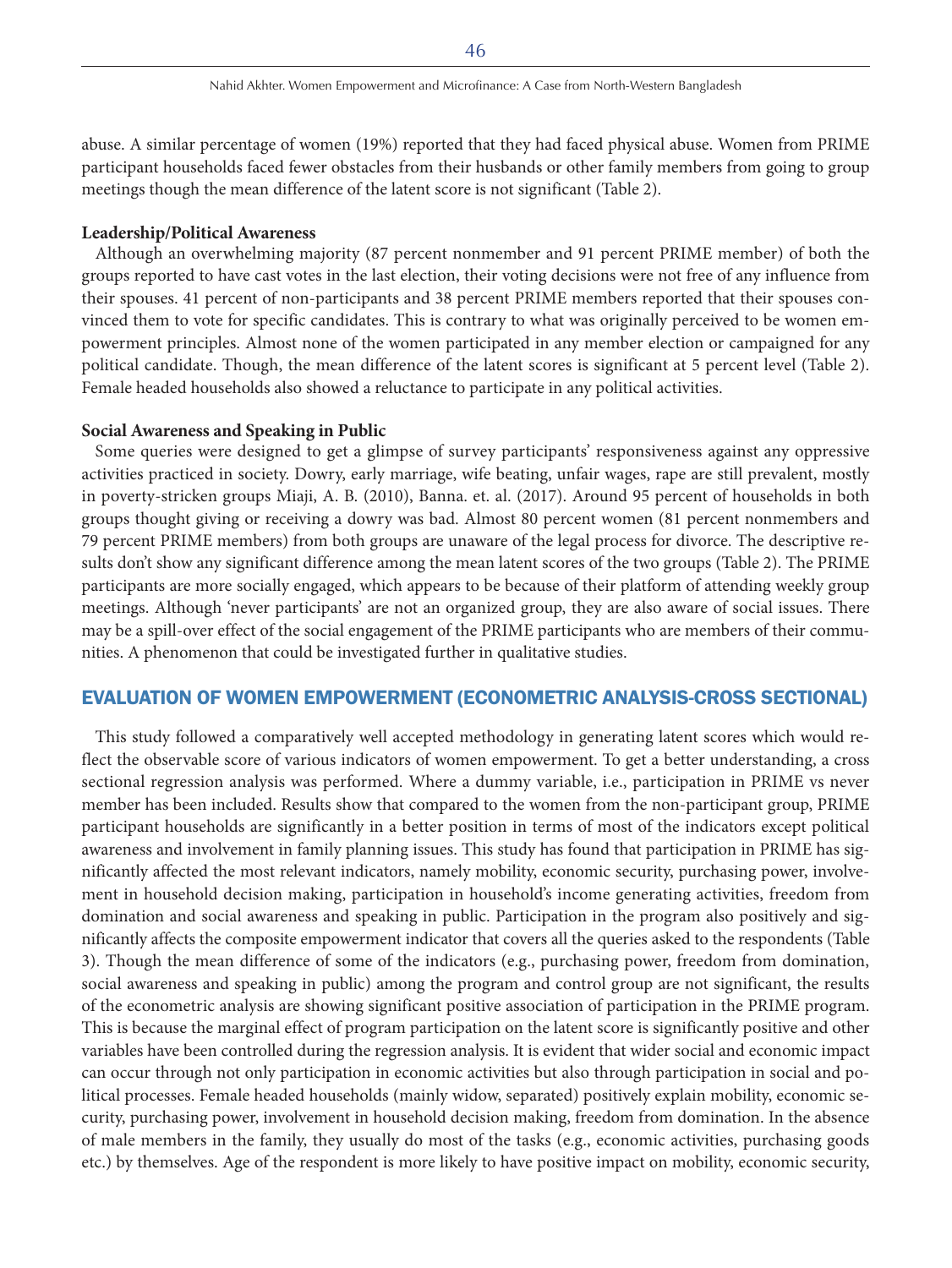household decision making, and participation in income generating and training activities. Due to the unparallel sample size regression coefficients of the loan control indicator did not turn out to be significant.

## WHO ARE NOT EMPOWERED AMONG THE PARTICIPANTS?

In order to validate our results, we classified the respondents into three categories with respect to their obtained scores. Socio-economic characteristics also showed that more empowered PRIME participants have a higher duration of membership and they are relatively older (Table 4). Head of the household are wage earners; they have higher access to sanitary latrine as well as television media. These households live near the Pucca road and have better access to market. But empowerment of women does not show any positive relation with household's financial status i.e., total income or land holding. A probable explanation would be that widow/divorced/ separated female, eventually who are the head of the household, get higher scores because they must do everything independently. However, due to the absence of male counterpart/male earner, total income (and asset) of those households are lower than male headed households.

# DISCUSSION AND POLICY IMPLICATIONS

Women are not just a homogeneous group across different geographical locations, socio-cultural context and economic status. Thus, empowering women is a vast, slow and complicated process. Moreover, true empowerment depends on many factors, ranging from the household to community levels. A single approach therefore is most likely to fail. However, development programs like microfinance or any long-term strategy diligently implemented may play a significant role. Still, caution must be exercised as microfinance on its own like other development programs is not a panacea. Monetary empowerment can be a route for improving certain critical elements at the household and family levels; but is certainly not adequate in addressing the plethora of issues cutting across societal and economic stratum, which efforts to improving gender equality aim to achieve.

| SI. no. | Socio economic status (Avg. values)   | Bottom 33% | Middle 33% | Top 33% |
|---------|---------------------------------------|------------|------------|---------|
|         | Age of MFI membership                 | 1.22       | 1.73       | 2.58    |
| 2       | Age of respondent                     | 38         | 38         | 41      |
| 3       | Years of schooling of the respondent  | 1.47       | 1.49       | 1.3     |
| 4       | <b>Family Size</b>                    | 4          | 4          | 4       |
| 5       | Average annual income (thousand)      | 68         | 67         | 66      |
| 6       | Total land owned by the household     | 13.73      | 7.89       | 7.41    |
| 7       | % of female headed household          | 4.44       | 12.25      | 24.07   |
| 8       | % of respondent currently married     | 93.17      | 87.75      | 75.75   |
| 9       | % of HH with multiple earning sources | 43         | 38         | 39      |
| 10      | % of HH head with wage earning        | 52         | 55         | 56      |
| 11      | % of HH have electricity access       | 23         | 20         | 23      |
| 12      | % of HH use sanitary latrine          | 59         | 65         | 66      |
| 13      | % of HH use tube-well drinking water  | 100        | 99         | 100     |
| 14      | % of HH having access to TV           | 6          | 4          | 7       |
| 16      | Distance from small market place (km) | 1.86       | 1.5        | 1.29    |
| 17      | Distance from big market place        | 4.27       | 3.92       | 3.69    |
| 18      | Distance from nearest pucca road      | 1.39       | 1.02       | 0.83    |
| 19      | % of HH living in Char areas          | 27         | 21         | 18      |

**Table 4.** Who are not empowered among the participants

Source: InM Field survey (2014), Author's creation.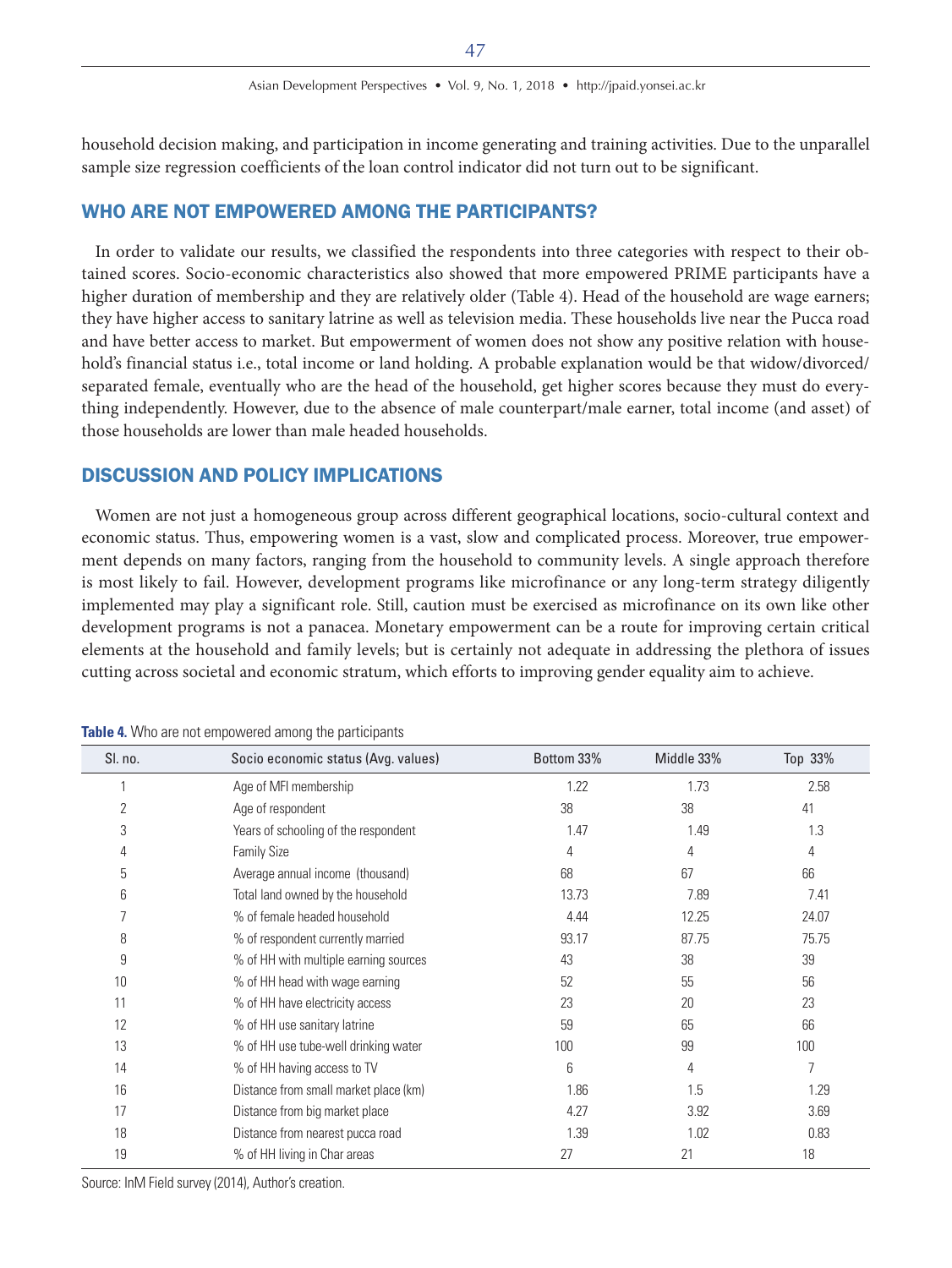Social-structural settings have dictated that women be viewed as wives and mothers, be transferred to invisible household activities post-marriage, which were mostly unpaid, and made to not be direct participants of economic production. Without the recognition of women's contribution to productive and reproductive activities especially at the household level, the national accounts are truncated, and women's unseen contribution remain baffling to policy makers.

Within this context, where poor women in Bangladesh often had no voice and agency, the PRIME microcredit program was administered through sixteen Partner Organizations since 2006. PRIME aimed to help people to cope with shocks, through short-term assistance, strategically supported through financial and non-financial instruments like crisis loans, working relatedly with accessibility to food. Our study has demonstrated a significant improvement in financial security for women who participated in the PRIME program consistent with the overall goals of the program. The result is consistent with the other empirical studies, like, Pitt, Khandker and Cartwright (2006), Osmani, (2007), Hashemi et. al., (1996).

The brief results reported here have shown that women from PRIME participant households are in a better position compared to women from the non-participant group. The program design itself influenced participants to be more mobile, demonstrated an improved position in terms of financial security, rendered visible by their authority to spend their own income, control their own savings, manage emergency money etc. They can also participate more actively in the decision-making process of their households and a positive externality appears to be experiencing less rates of domestic violence. Although PRIME women members were no more involved in the political process and control over the family planning issues their participation in a micro finance program has improved their status in the family overall.

Despite this, it must be recognized that women's position in relation to men must also be assessed when interventions are planned and implemented. Effective training on different activities and gender education can play a vital role here. Thus, efforts should strategize a way for women to harness the greatest benefit for the society and ensure true women empowerment as well as gender equality. This study opens up various avenues for future research on women empowerment, particularly in the developing country context. Future researchers could extend the research findings by undertaking comparative studies covering other countries which would be very crucial and interesting. Many countries in Asia, especially India, Pakistan, Nepal, Sri Lanka, the Philippines, Thailand, Indonesia are implementing microfinance through MFIs. The research is also applicable to the broader Asian context as this study offer a small window into investigating the milieu of factors that make up a country's specific context. Replicating a study like this with cross-sectional analysis may be broadly pertinent in comparison with other South Asian rural settings.

The findings of the study have several policy implications and significance. The findings have established that in order to achieve Bangladesh's development aspirations, young and adult women from disadvantaged groups need to have access to financial (i.e., credit, savings, insurance) and non-financial services (i.e., skill development training, awareness building education, technical assistance) that will enable them to gain competitive skills, involve them engaging in income generating activities, enhance their standard of living, become aware of health issues, enrich decision making autonomy, reduce gender gaps within the family as well as society, improve their sense of self-worth and achieve their desired competencies. PRIME is only one of several instruments for employment generation which has significant influence on women empowerment in Bangladesh. Women empowerment has a bi-directional relationship with growth. It is a cross-cutting issue that will determine the success of the new SDG development agenda in both direct and indirect ways. In summary the findings of the study suggesting regulators and senior policy makers that women's empowerment through program participation may be a prevailing instrument that can make positive sustainable changes in the social norms along with growth of the society.

Findings of the study will help develop a more effective policy environment to make women empowerment as a dynamic tool for promoting gender equality and women's rights in Bangladesh. Bangladesh has adopted several legal and policy actions to advocate the rights of women like, reformulation of the Women Development Policy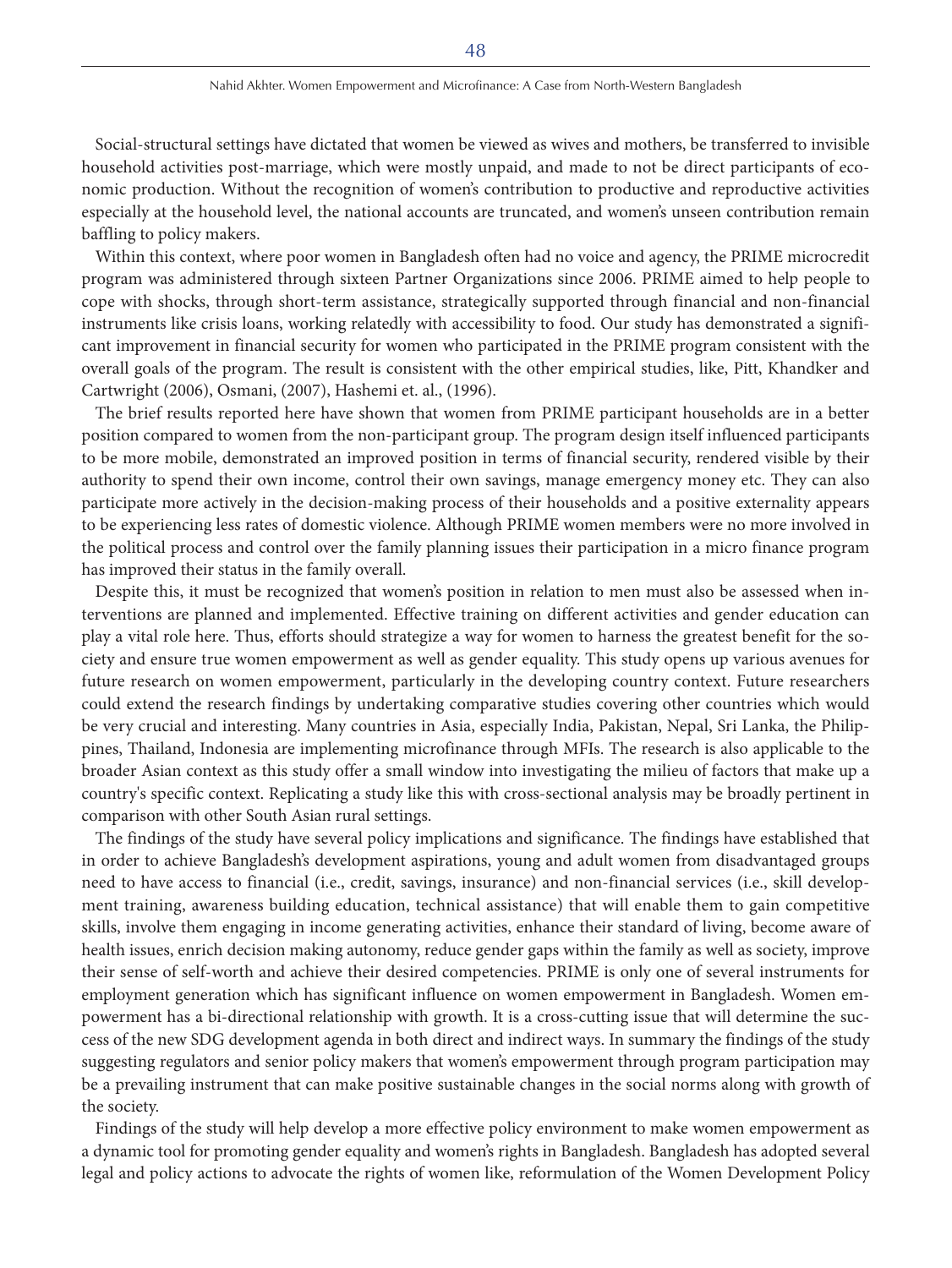(WPD) 2011; Domestic Violence (Prevention and Protection) Act 2010 and Rules 2013; Overseas Employment and Migration Act 2013; Prevention and Suppression of Human Trafficking (PSHT) Act 2012; National Children's Act 2013; Child Marriage Restraint Act 2014 and others. But the challenge for policymakers is to combine growth-promoting strategies with policies that allow women (especially poor women) to participate fully in the opportunities unleashed and thereby contribute to and benefit from growth. Through microcredit along with skill development training, technical assistance, primary healthcare services and awareness building campaigns, make the labor market work better, remove gender inequalities and increase financial inclusion.

# **REFERENCES**

- Ali, I., & Hatta, Z. A. (2012). Women's Empowerment or Disempowerment through Microfinance: Evidence from Bangladesh. Asian Social Work and Policy Review, 6(2), 111-121.
- Ahmed, S. U. (1982). Entrepreneurship and Economic Development, Dhaka University Studies, Part-C, Vol. 3(1), 41-53.
- Aggarwal, R., Goodell, J. W., & Selleck, L. J. (2015). Lending to women in microfinance: Role of social trust. International Business Review, 24(1), 55-65.
- Brau, J. and Woller, G. (2004). Microfinance: A comprehensive review of the existing literature. Journal of Entrepreneurial Finance, JEF, 9(1), pp.1-27. Banna, H., & Banna, F. F. U. H.(2017). Dowry and Domestic Violence in Bangladesh.
- Chege, R. (2004). A curriculum for the training of trainers in gender mainstreaming. African Women's Development and Communication Network.
- D'Espallier, B., Guérin, I., & Mersland, R. (2009). Women and repayment in microfinance.
- Orso, C. E., & Fabrizi, E. (2013). Microcredit and women's empowerment in Bangladesh: a structural equation model for categorical observed variables (No. dises1396). Università Cattolica del Sacro Cuore, Dipartimenti e Istituti di Scienze Economiche (DISCE).
- DeMars, C. (2010). Item response theory. Oxford University Press.
- Deininger, K., & Liu, Y. (2013). Economic and social impacts of an innovative self-help group model in India. World Development, 43, 149-163.
- D'espallier, B., Guerin, I., & Mersland, R. (2013). Focus on women in microfinance institutions. The Journal of Development Studies, 49(5), 589-608.
- Ferrant, G., Pesando, L. M., & Nowacka, K. (2014). Unpaid Care Work: The missing link in the analysis of gender gaps in labour outcomes. Issues Paper, OECD Development Centre, www. oecd. org/dev/developmentgender/unpaid\_care\_work. pdf (accessed 12 October 2017).
- Gobezie, G. (2010). Empowerment of Women in Rural Ethiopia: A Review of Two Microfinance Models. PRAXIS The Fletcher Journal of Human Security, XXV, 23-37.
- Goetz, A. M., & Gupta, R. S. (1996). Who takes the credit? Gender, power, and control over loan use in rural credit programs in Bangladesh. World development, 24(1), 45-63.
- Goetz, A. M., & Sen Gupta, R. (1994). Who takes the credit? Gender, power and control over loan use in rural credit programmes in Bangladesh.
- Hashemi, S. M., Schuler, S. R., & Riley, A. P. (1996). Rural credit programs and women's empowerment in Bangladesh. World development, 24(4), 635-653.
- Haider, S. K. F., & Asher, S. N. (2017). Role of Microcredit to empower women regarding health and family issues in Pakistan. International Journal of Rehabilitation Sciences (IJRS), 4(01), 11-14.
- Huis, M. A., Hansen, N., Otten, S., & Lensink, R. (2017). A Three-Dimensional Model of Women's Empowerment: Implications in the Field of Microfinance and Future Directions. Frontiers in psychology, 8, 1678.
- InM (2007-2015), Effectiveness of PRIME Interventions in Greater Rangpur at the Household level and Institutional level: A Longitudinal Approach (Round 1-7), Institute for Inclusive Finance and Development (InM).
- Jejeebhoy, S. J. (1995). Women's education, autonomy, and reproductive behaviour: Experience from developing countries. OUP Catalogue.
- Jejeebhoy, S. J. (2000). Women's autonomy in rural India: Its dimensions, determinants, and the influence of context. na.
- Khalily M. A. Baqui, Mehadi Hasan, Nahid Akhter (2016), A longitudinal study to assess the impact of PRIME in Greater Rangpur: Seventh Round, Institute for Inclusive Finance and Development (InM).
- Kabeer, N. (2001). Conflicts over credit: re-evaluating the empowerment potential of loans to women in rural Bangladesh. World devel-